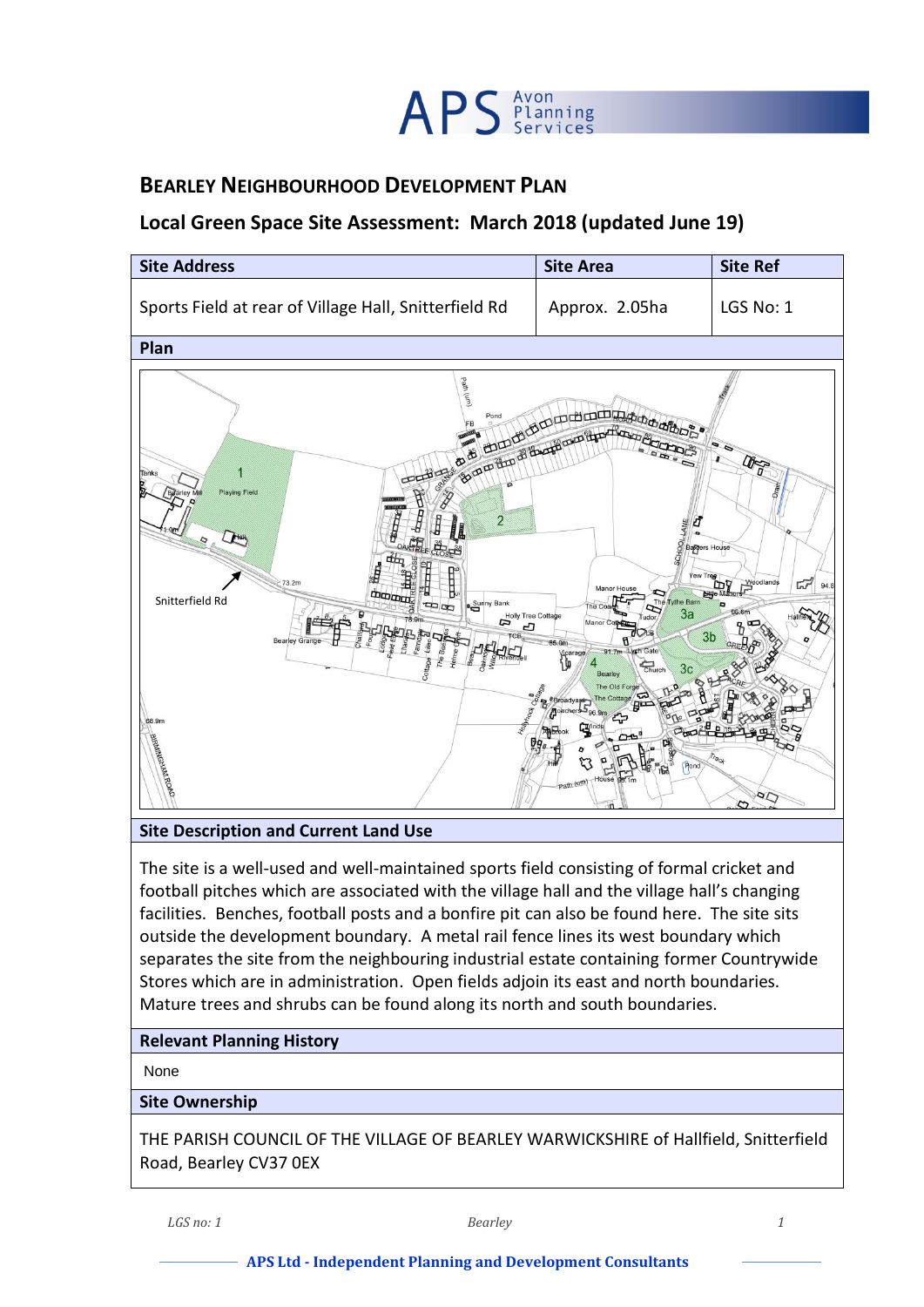### **Site Constraints**

The site falls within the Green Belt designation.

According to the Historic Environment Assessment of Local Service Villages Stratford-on-Avon District County of Warwickshire (July 2012), the site is a 'Designated Landscape' and sits within an area of 'Low Sensitivity' for archaeology.

The site sits within 'Medium/Low Sensitivity' for housing development and commercial development according to the Stratford-on-Avon District Landscape Sensitivity Assessment for Villages, White Consultants (June 2012).

## **Public Access**

The site is open to the public and accessible from Snitterfield Road. There is a car park directly off Snitterfield Road adjacent to the Village Hall.

**Site Photo**



#### **Ecological Significance**

The site contains a mix of mature trees and some shrubs around its boundaries. Mixed species hedgerows and shrubs are important for a number of birds and mammals as they provide food, shelter and nesting sites. They increase the diversity of insect species (including butterflies and bees which are currently in decline), which are a food source for bird and mammal species and can also play an important role in the pollination of plants and crops in the surrounding area. The diversity and population numbers of insects directly impacts the food chain for other fauna in the area and has a wider impact on the cultivation of crops.

Trees provide nesting sites for birds as well as habitats for small mammal species e.g. squirrels. These are all vital for the wider food web and species diversity within the village ecosystem.

There have been sightings of larger fauna species such as bats, birds of prey (e.g. buzzards and owls), rabbits, foxes, muntjac and roe deer and hedgehogs in the vicinity of the site.

*LGS no: 1 Bearley 2*

#### **APS Ltd - Independent Planning and Development Consultants**